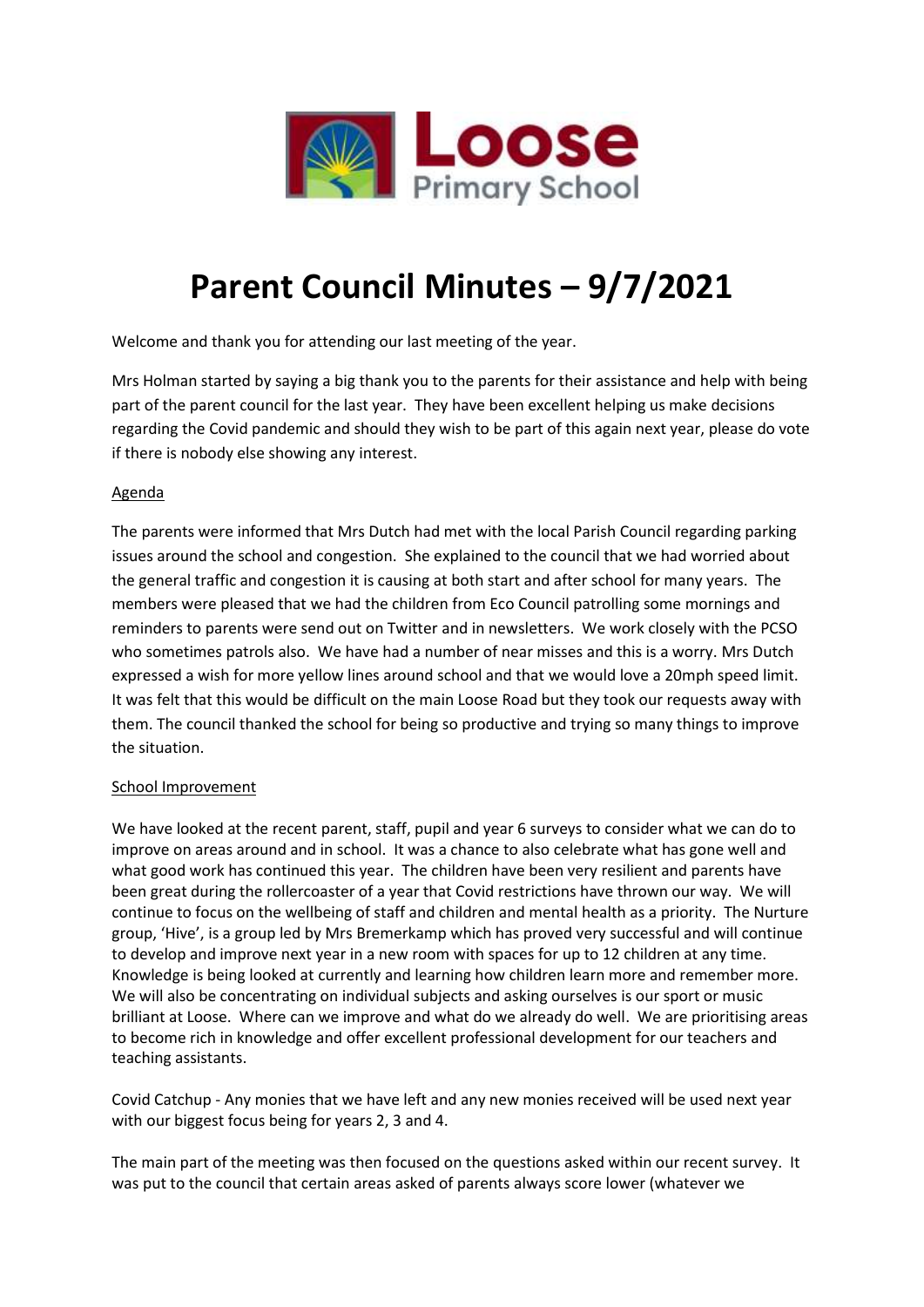changed) and we would like to see what we can do to improve in these areas. Comments were welcomed from the members.

Suggestions from council members to change the way questions were worded. Rather than a Yes or No answer to questions, a comments box would be good. Understood these are ofsted based questions but many are difficult to answer. Need a cannot comment option as last year for some questions eg extended services if you had never used it.

Parents felt that they would like to receive more information on how their children are doing in class. Some teachers are better than others at this and parents feel they get all the information they need. Parent Council felt this was not about assessment data information but just fairly regular catch ups and communication, notes home, etc. Mrs Holman explained that we would consider ways to promote / allow teacher time to do this (as when for 32 chn in a class at 5 or 10 mins each it all adds up). Agree we want parents to feel involved in school life and that this has been more difficult this year. Legally schools have to provide a written report once a year to parents and 2 opportunities to discuss learning with their teacher. At Loose these are parent evenings but we would want more than the minimum expectation ideally. We usually invite parents in to school to look at their children's work on our open afternoons. Obviously this latter part has been difficult due to Covid 19. Parents felt that the lack of time at the gate / playground with a teacher has been missed, especially with younger children in school. We are looking to get the communication right between parents and school and therefore any further comments or ideas would be welcomed.

### Homework

The government expect this has to be offered to all children. The requirements are none at the age of 4, five minutes from age 5 and then simply add five minutes to the time as the child moves up a year. We would not expect more than 30 mins a day and often we supplement set tasks with reading, spellings, TTRockstars, etc. Homework is also necessary for an introduction to secondary school for our year 6 children as they will be expected to have daily homework when they move on further in their education. Homework is age appropriate and also a good way of checking pupil understanding and so parents know a little of what their children are learning in school.

#### Questions from parents

When asked if parents of year 6 children could attend leaving school assemblies the answer was yes but the only way we could consider parents coming to school was outside and one class at a time. Info will be sent if guidance is lifted.

Year 6 Colour Run is still going ahead. Please remember their white t-shirt for the event. Children were involved in decisions regarding end of term arrangements for Y6 activities. Children had voted for bubble football, colour run, disco and much more. They had not chosen the staff v pupils rounders match this year.

Year 6 disco is still dependant on Covid rules that will be announced on 19<sup>th</sup> July by Boris Johnson but hopefully this will be good news.

Timings for Sept – Drop off and collection - Details of what will be expected in the new term for children coming to school and leaving at the end of the day will be announced in the newsletter or as a separate communication. Very similar to what we are offering now.